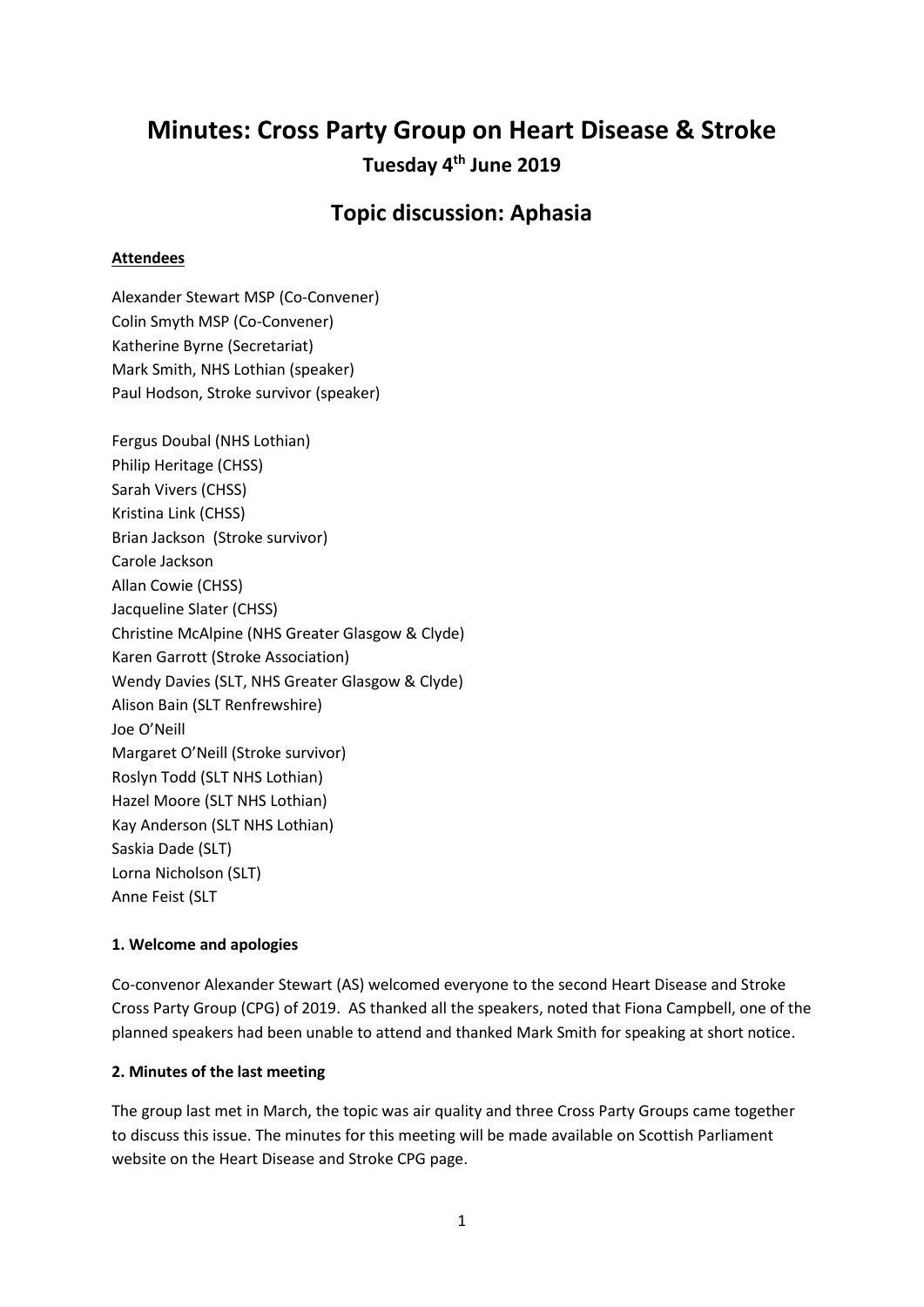#### **3. Topic discussion: Aphasia**

Co-convenor Colin Smyth (CS) also welcomed everyone and introduced the 3 speakers: Katherine Byrne, Paul Hodson and Mark Smith

#### **Katherine Byrne, Chest Heart & Stroke Scotland:** Overview of aphasia

- Around one-third of stroke survivors are affected by aphasia, when the communication centres of the brain are damaged by the stroke. As a lifelong hidden disability, aphasia can be extremely isolating.
- Importance of receiving support to self-manage and cope with aphasia.
- Issues with availability of regular speech and language therapy.
- Current recommendations in Scotland are that speech and language therapy should be provided two hours a week for 6 months, contrasted with England's recommendations for 45 minutes each day.
- Chest Heart & Stroke Scotland have communication support resources including a new Talk With Me app, communication rehabilitation support, and a pilot aphasia café in Edinburgh. Training about aphasia is available for health and social care professionals including online resources STARs (Stroke Training & Awareness Resources) and that education was needed to make communities aphasia friendly.
- CHSS are campaigning for a Right to Rehab everyone with a communication difficulty should get access to communication support.

**Paul Hodson:** A stroke survivor's experience of living with aphasia

- Paul had a stroke in 2007 after a triple bypass, and subsequently received speech and language therapy.
- He was unable to continue working, and now volunteers with Chest Heart & Stroke Scotland and at a speakability group run by the Stroke Association, as well as volunteering with British Heart Foundation.
- Paul described the daily impact of living with aphasia, such as his difficulty understanding spoken numbers, for example travel announcements about platform changes or delays. There are simple steps which can help, for example if he is attending a conference, to receive all the presentations in advance.
- Paul gave examples of the improvements he had made and his experiences with aphasia over the past 12 years, including the adaptations he uses such as mobile apps.

**Mark Smith:** NHS Lothian AHP consultant in Stroke

- Mark outlined his work on supporting improvements in stroke rehabilitation, and that access to rehabilitation is a human right.
- Priority 7 of the Scottish Stroke Improvement Plan (SSIP) covers transition to the community and priority 8 covers supported self-management. Currently all 14 health boards self-rate their performance when benchmarking themselves against these priorities. The SSIP highlights that access specialist clinical neuro-psychological services for stroke survivors is lacking. The Information Services Division of the NHS (ISD) and other partners were looking at ways to get better data that was not self-reported such as capturing data about stroke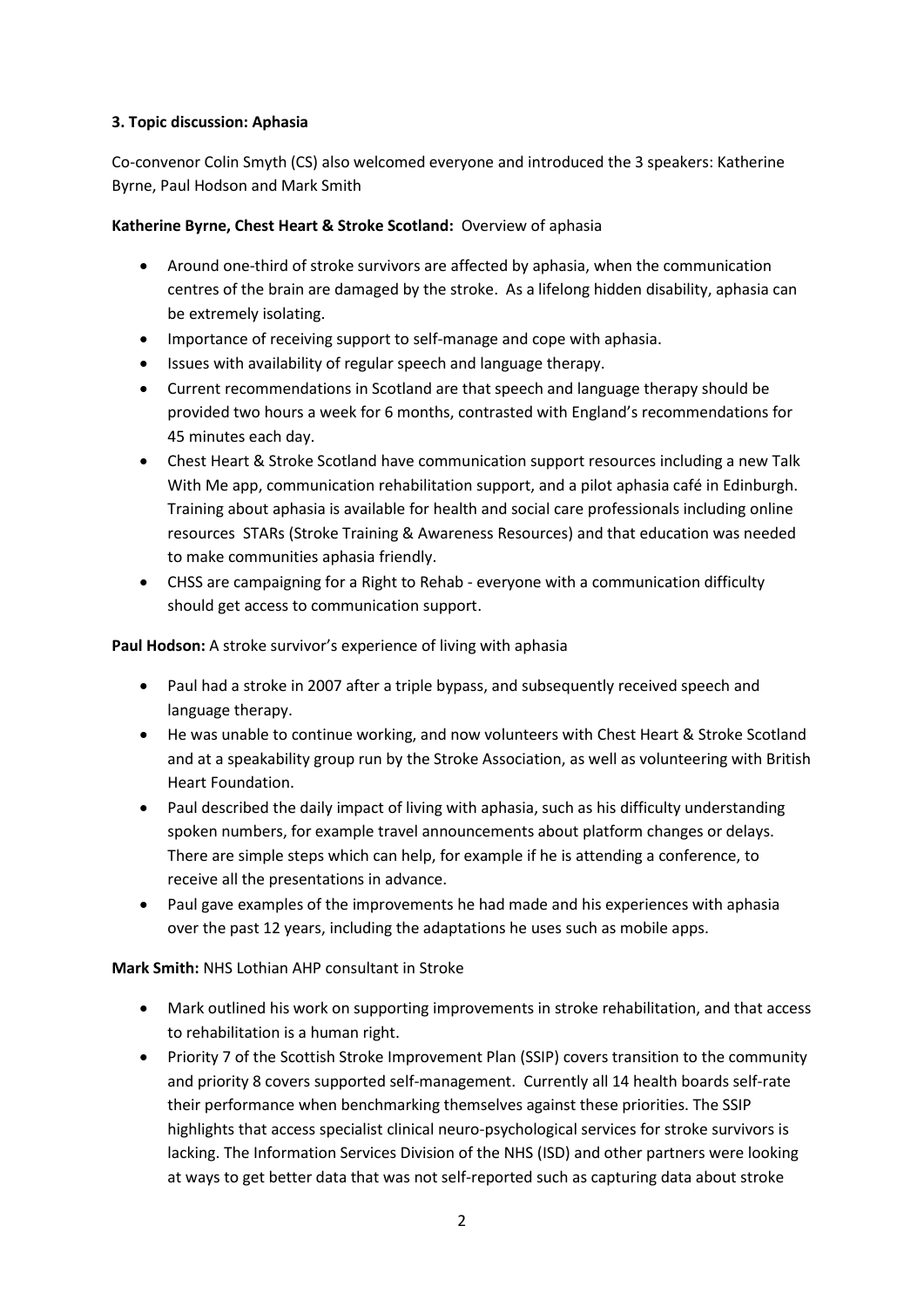survivors who receive 45 minutes of rehabilitation a day in hospital. Stroke care pathways for all 14 health boards will be published online in due course.

• There is a need for more community rehab tailored to survivors' needs. The SSIP should be more closely correlated with the Sentinel Stroke National Audit Programme carried out in the rest of the UK. New hyperacute medical interventions will result in greater numbers of stroke survivors which will increase demand for rehabilitation.

#### **Roundtable Discussion and Questions**

- **Question:** Can carers get more training in supporting people with aphasia? **Responses:** Local carers support such as VOCAL in Edinburgh and Midlothian could provide support but this was not specific for carers of people living with aphasia. Speech and language therapists would love to work with carers but have limited resources. The community speech and language services are quite stretched. Online resources such as CHSS' Stroke4Carers are available.
- **Question:** Do you see the opportunity to deliver high dosage therapy of speech & language therapy in the community and is there evidence that early intervention makes a difference? **Responses:** Yes, the benefits of early intervention have been demonstrated. There is also evidence that interventions later on make a difference. An example was given of an intensive communication support programme (ICAP) which has been delivered between CHSS and the NHS in which people with aphasia received 30 hours of speech and language therapy a week in the community. Queen Margaret University (QMU) also runs a similar intensive programme. Provision for therapy can vary depending on where a person lives and a basic standard is needed across all of the health boards in Scotland.
- **Question:** Is it common that if a stroke survivor can walk then they are discharged from hospital, despite there still being non-physical challenges such as communication difficulties?

**Responses:** People with communication difficulties are not being kept in hospital, where regular speech & language therapy is most available. Once returning home they often experience long waiting times to see a therapist. It was suggested that aphasia should have equal status with physical mobility needs when determining if discharge is appropriate.

• **Question:** How accurate is self-reporting in the stroke audit and how do health boards use it?

**Answers given:** There are lots of measures of acute stroke care in the stroke audit but for downstream care (post-acute) the measures are quite subjective. Representatives of the Stroke Audit visits should be asking why the health board has categorised themselves a certain way.

• **Question:** Is there a shortage of speech and language therapists? **Responses:** No, there is a shortage of posts available for qualified therapists. The bulk of speech and language therapy in the acute setting is with swallowing issues and there is a small pool of speech and language therapist for this.